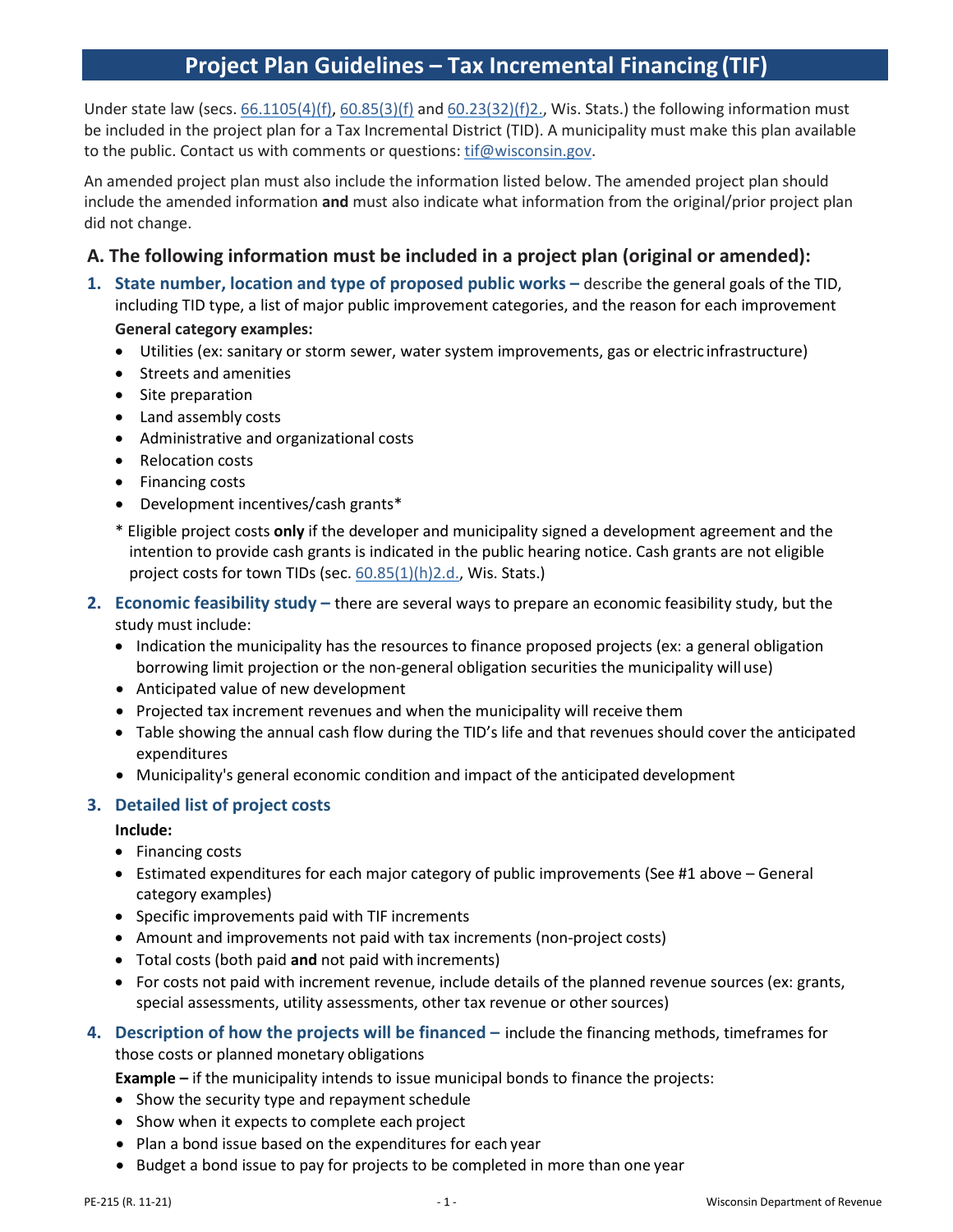- **5. Proposed changes in zoning ordinances, master plan, building codes, map, and cityordinances** Describe any changes made or proposed changes because of the TID. If none are planned, state this.
- **6. List and estimate non-project costs –** state law (secs. [66.1105\(2\)\(f\)2.](http://docs.legis.wisconsin.gov/document/statutes/66.1105(2)(f)2.) and [60.85\(1\)\(h\)2.,](http://docs.legis.wisconsin.gov/document/statutes/60.85(1)(h)2.) Wis. Stats.), lists costs that are not allowable project costs, including:
	- Construction or expansion of administrative buildings
	- General government operating expenses unrelated to the TID development
	- Cash grants to developers without a signed development agreement

**Allowable project costs –** limited to the amount that benefits the TID

**Non-project costs –** are projects that only partly benefit the TID or are costs not eligible for payment by tax increments. If the project benefits property outside the district, that part of the cost is a non-project cost.

#### **Examples of non-project costs:**

- Partially "non-project" interceptor sewer or water tower serving property both in and out of theTID
- Ineligible costs costs paid by special assessments to property owners or paid with user fees; general government operating expenses not related to the project
- **7. Plan for relocating any displaced persons or businesses –** if relocation of people or businesses is expected due to the project, describe how the municipality will comply with state law (sec. [32.19,](http://docs.legis.wisconsin.gov/document/statutes/32.19) Wis. Stats.). Contact the municipal attorney to determine the required actions.

**Using TIF does not relieve** the municipality of its responsibility to pay relocation benefits. These are an eligible project cost; the municipality can pay them with tax increments.

- **8. Describe how the district's creation promotes the municipality's orderly development –** explain how the development fits into the community's overall development plan **Examples:**
	- Using TIF to offset some costs, the municipality can encourage development in the desired area rather than using open areas where costs may be lower
	- A specified company will be able to build a new facility increasing the tax base and creating jobs
- **9. Map –** show existing uses and conditions of real property in the district
- **10. Map –** show proposed improvements and uses in the district
- **11. Map –** show one-half mile radius around TID boundary, if applicable (DOR requirement only)
- **12. Signed attorney's opinion that the plan is complete and complies with the statelaw**
	- Written by municipality attorney or attorney hired by the municipality
	- Opinion must be on municipal or attorney's letterhead and include the attorney'ssignature
- **13. For town TIDs created under sec. 60.23(32)., Wis. Stats. –** specify the expenditure optionselected:
	- **Option (a) –** (sec. [60.23\(32\)\(f\)2.a., W](http://docs.legis.wisconsin.gov/document/statutes/60.23(32)(f)2.a.)is. Stats.)
		- o At least 51% of the public infrastructure improvement value must be financed by a private developer or entity
		- $\circ$  Development agreement is required to receive cash grants which will solely repay the developer or entity for public infrastructure costs
	- **Option (b) –** (sec. [60.23\(32\)\(f\)2.b., W](http://docs.legis.wisconsin.gov/document/statutes/60.23(32)(f)2.b.)is. Stats.)
		- $\circ$  The town expects all project costs to be paid within 90% of the TID's remaining life
	- **Option (c)** (sec. [60.23\(32\)\(f\)2.c., W](http://docs.legis.wisconsin.gov/document/statutes/60.23(32)(f)2.c.)is. Stats.)
		- $\circ$  Expenditures may be made only within the first half of the TID's remaining life
		- $\circ$  Joint Review Board (JRB) can unanimously approve additional expenditures but not beyond the original expenditure period